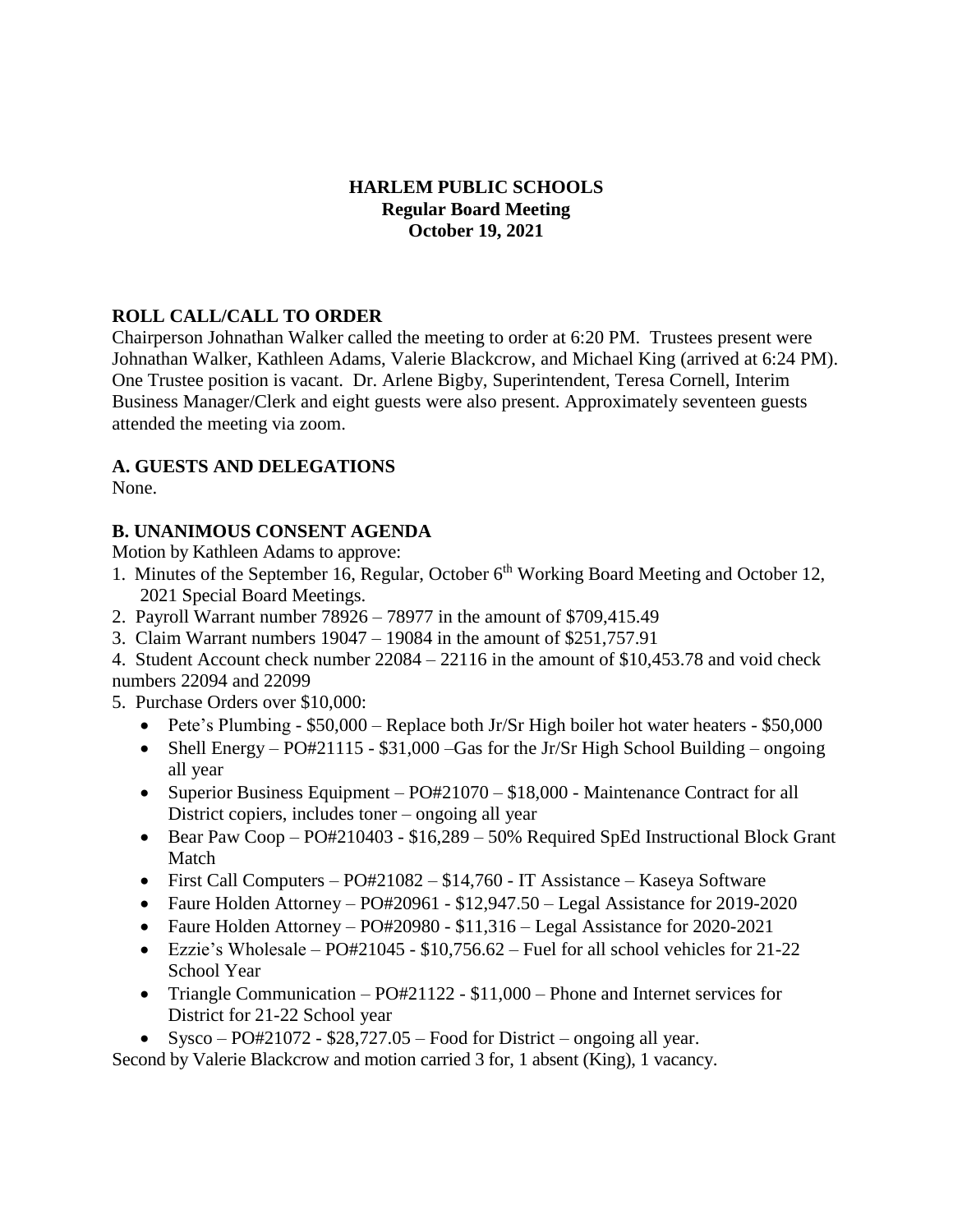#### **C. PROGRAM REPORTS**

Dr. Arlene Bigby, Teresa Cornell, Marty Dirden, Evelyn Bigby, Jessica Cochran and Clayton Talks Different reviewed their written reports. The Superintendent has received and accepted letters of resignation from Paraprofessionals: Melissa Gunn (resignation effective 9/30/21), Tara Zuelke (resignation effective 10/12/21), Stacy Cole (resignation effective 10/18/21) and Jr/Sr High School Nurse Desiree Bell (resignation effective 10/29/21).

Dr. Arlene Bigby received notice that The Board received MTSBA's "Golden Gavel Award". Congratulations!

A working Board meeting was set for Wednesday, November 3rd at 6:00 PM. Recess 6:22-6:30

#### **D. TR-1 BUS ROUTE APPROVAL**

Motion by Kathleen Adams to approve the TR-1 forms for the following bus routes: 12-2 Old Hospital/West Valley, 12-3 East Valley, 12-4 South Main, 12-5 Rodeo Drive #1, 12-6 Rodeo Drive #2, 12-8 People's Creek, and 12-K Half Town/New Town. Second by Mike King and motion carried 4 for, 1 vacancy.

#### **E. SET IMPACT AID PUBLIC HEARING DATE**

The Board has suggested Nov. 10<sup>th</sup> at 6 PM in the Board Conference Room for the Public Hearing via zoom.

#### **F. FBIC BEHAVIORAL HEALTH**

No one from Behavioral Health in attendance. Dr. Bigby will continue to work with them until they have their proposal ready.

#### **G. POTENTIAL ACQUISITION OF PROPERTY**

Motion by Valerie Blackcrow to offer the owner \$27,000 for the property at 512 Central Ave. E in Harlem, MT. Second by Mike King and motion carried 4 for, 1 vacancy.

#### **H. INTER-FUND TRANSFER**

Motion by Mike King to approve an inter-fund transfer from High School Impact Aid fund to High School Miscellaneous Federal Fund for \$5,600.33. Second by Kathleen Adams and motion carried 4 for, 1 vacancy.

#### **I. COMMITTEE APPOINTMENT**

The Board formed the following committees:

- Facilities Committee Mike King & Johnathan Walker
- Negotiations Committee Johnathan Walker & Valerie Blackcrow
- Housing Committee Valerie Blackcrow & Kathleen Adams

#### **J. TRUSTEE RESIGNATION/VACANCY**

Motion by Valerie Blackcrow to declare Clayton Talks Different's Trustee position vacant. The appointment process will be followed and a new trustee will be appointed to fill this vacancy until the next Trustee Election in May 2022. Second by Kathleen Adams and motion carried 4 for, 1 vacancy.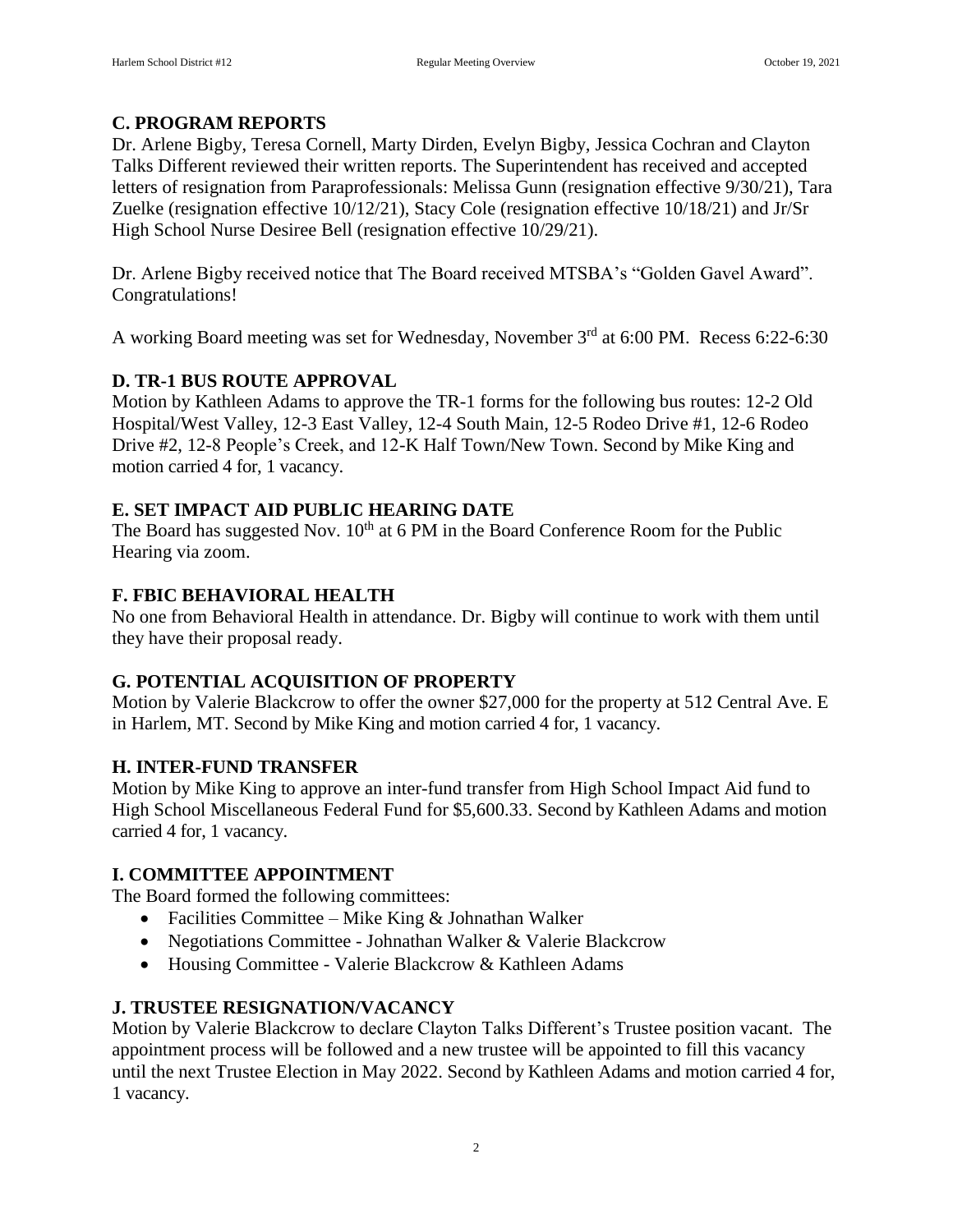#### **K. CONSIDERATION FOR ISSUANCE OF CONTRACT FOR 2021-22 COACHES/EXTRA-CURRICULAR**

Motion by Valerie Blackcrow to hire Brandon Trottier as Head HS Girls Basketball coach for SY 2021-22 per the CBA, with the district reserving the right to withdraw the offer based upon the results of the background check. Second by Kathleen Adams and motion carried 4 for, 1 vacancy.

Motion by Valerie Blackcrow to hire Eleanor Doucette as Head 10<sup>th</sup> Grade advisor at 2% of teacher base salary, per CBA. Second by Kathleen Adams and motion carried 4 for, 1 vacancy.

Motion by Mike King to hire Daniel Owens for Chorus at 3% of teacher base, per CBA, contingent upon concerts/events held outside school hours. Second by Valerie Blackcrow and motion carried 4 for, 1 vacancy.

#### **L. CONSIDERATION FOR ISSUANCE OF CONTRACT FOR 2021-22 CERTIFIED STAFF**

Motion by Valerie Blackcrow to hire John Stiffarm as Aaniiih Cultural Teacher for SY 2021-22 per the C.B.A., with the district reserving the right to withdraw the offer based upon the results of the background check. Second by Kathleen Adams and motion carried 4 for, 1 vacancy.

### **M. CONSIDERATION FOR ISSUANCE OF CONTRACT FOR 2021-22 CLASSIFIED STAFF**

Motion by Valerie Blackcrow to hire Cierren Spaulding as Para-professional and Larina Walker as Asst. Cook for Jr/Sr High for SY 2021-22 per the C.B.A., with the district reserving the right to withdraw the offer based upon the results of the background check. Second by Mike King and motion carried 4 for, 1 vacancy.

### **N. CONSIDERATION FOR ISSUANCE OF CONTRACT FOR 2021-22 ADMINISTRATIVE SUPPORT STAFF**

Motion by Mike King to hire Cassie Handran as Business Manager/Clerk for the remainder of SY 2021-22 at a prorated annual salary of \$49,140, with the district reserving the right to withdraw the offer based upon the results of the background check. Second by Kathleen Adams and motion carried 4 for, 1 vacancy.

# **O. WRESTLING**

Motion by Mike King to add two additional assistant coach for wrestling. Second by Kathleen Adams and motion carried 4 for, 1 vacancy.

# **P. TERMINATION OF CLASSIFIED EMPLOYEE**

Employee resigned (refer to Agenda Item C), no action was taken.

# **Q. COVID RELIEF LEAVE BANK**

Motion by Valerie Blackcrow to adopt a Covid Leave Bank with a starting balance of 200 days available for Covid Leave. This leave bank will be retroactive back to 8/23/21 based on proper documentation and application. Second by Mike King and motion carried 4 for, 1 vacancy.